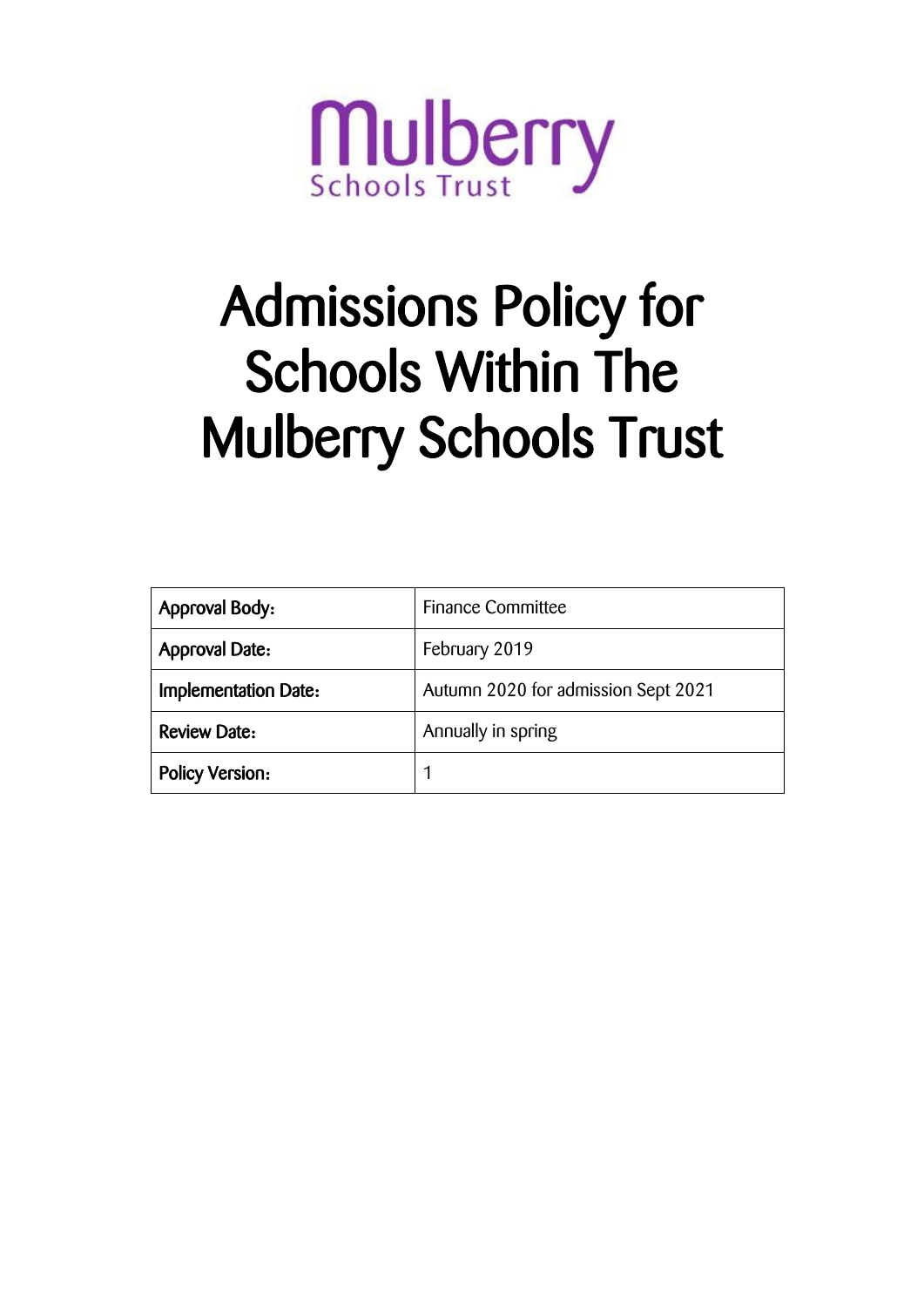

This policy has been adopted by the Mulberry Schools Trust from the Tower Hamlets 'Determined Admissions Policy for Community Secondary Schools 2020/2021' and will be applied to Mulberry School for Girls and Mulberry Academy Shoreditch.

Tower Hamlets Council has consulted on behalf of the Mulberry Schools Trust. For further information on the consultation, please contact the Director of Governance and Development at the Mulberry Schools Trust.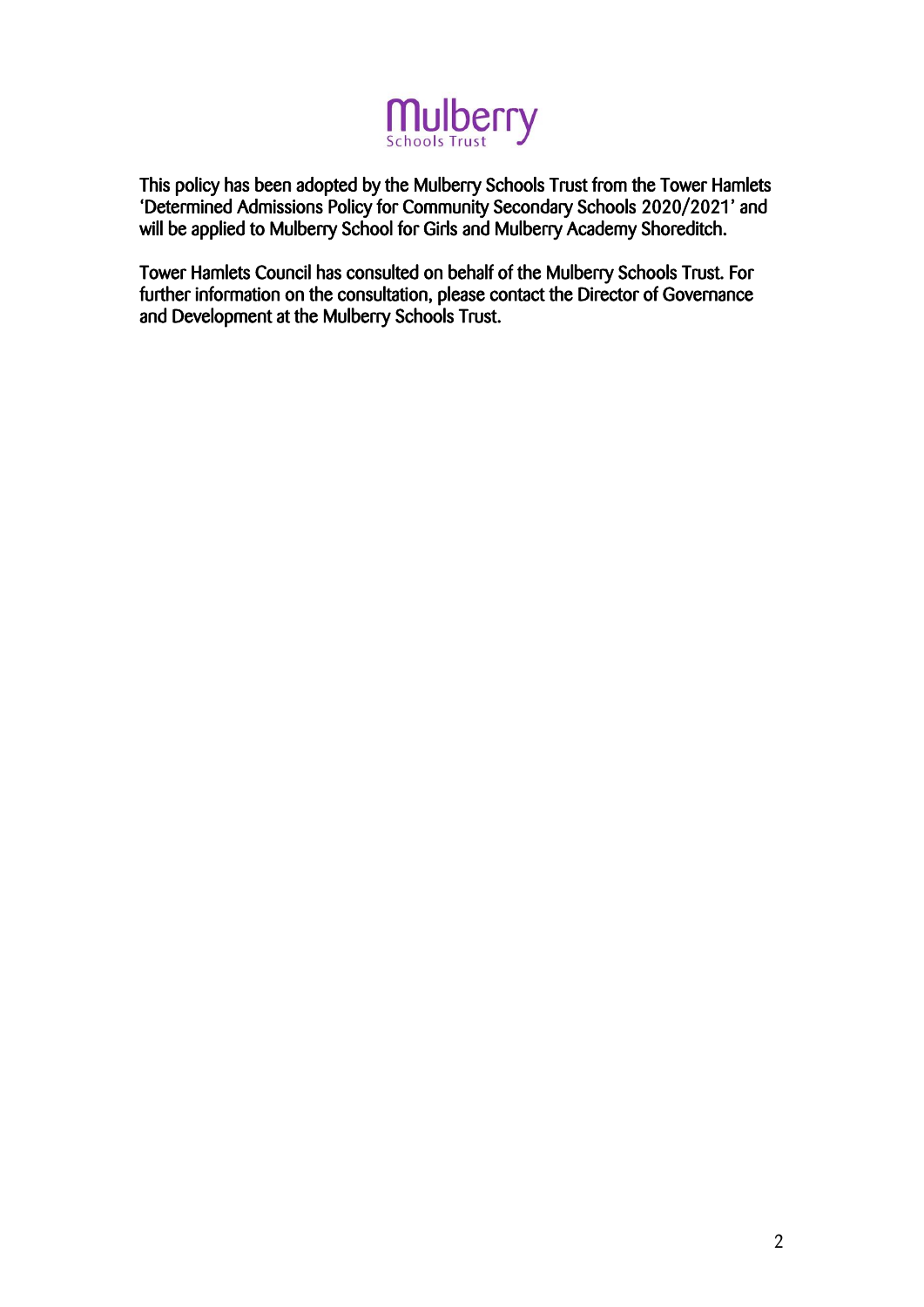

## SECTION ONE: ADMISSION TO MULBERRY SCHOOL FOR GIRLS AND MULBERRY ACADEMY SHOREDITCH

#### 1. Foreword

1.1 Tower Hamlets Local Authority seeks to operate an admissions system that provides equal and fair opportunities to all applicants. This includes having due regard to children living in areas where there are limited options in applying for a local school place.

1. 2 The Local Authority's community school admissions policy has been determined following an extensive public consultation and approval by the Council's Cabinet of elected members. It is reviewed annually by the School Admission Forum, with representation from all key stakeholders including parents, headteachers, school governors, diocesan bodies and community organisations.

#### 2. Children with Education, Health and Care Plans

2.1 Children with an Education, Health and Care Plan naming the school applied to, must be placed before all other applicants. The place will be provided in the appropriate band (See note 1). This process is separate from the standard admission arrangements set out below.

#### 3. Oversubscription Criteria

3.1 A quarter of the total places available at these schools are allocated to each of four bands (see 'Banding' below). If any of these are oversubscribed in any band, the admission criteria below will be used (in descending order of priority) to allocate places:

- 1) Children looked after by the local authority, previously looked after children who have left care under a special arrangements (residence) or special guardianship order, or those adopted from local authority care (See note 2).
- 2) Children who have a strong medical or social reason to attend the school applied to. This can include the parents', carers' or other family members' medical conditions and the family's social needs. Parents must complete the relevant section on the application form and attach medical and/or social reports froma suitable professional (e.g. a doctor or social worker) to support the application. (See note 3).
- 3) Children living nearest the school who are the first born of their sex in the case of a single sex school, or the eldest child in the case of a mixed school. The number of children admitted under this category will reflect 25% of the intake of the school in each band.
- 4) Children who have a brother or sister at the school at the time of admission. (See note 4).
- 5) Children whose parent is a member of staff who has been employed within the Trust for two or more years at the time of application and/or children of a member of staff who has been recruited to fill a vacancy for which there is a demonstrable skill shortage. (See note 5).
- 6) Children who live nearest to the school by the shortest walking route. (See note 6).

3.2 In categories 3, 4 and 6 above, a higher priority will be given to pupils who live in the priority geographical areas of South Wapping or West Bethnal Green applying to one of the designated schools. (See 'Priority Areas' below).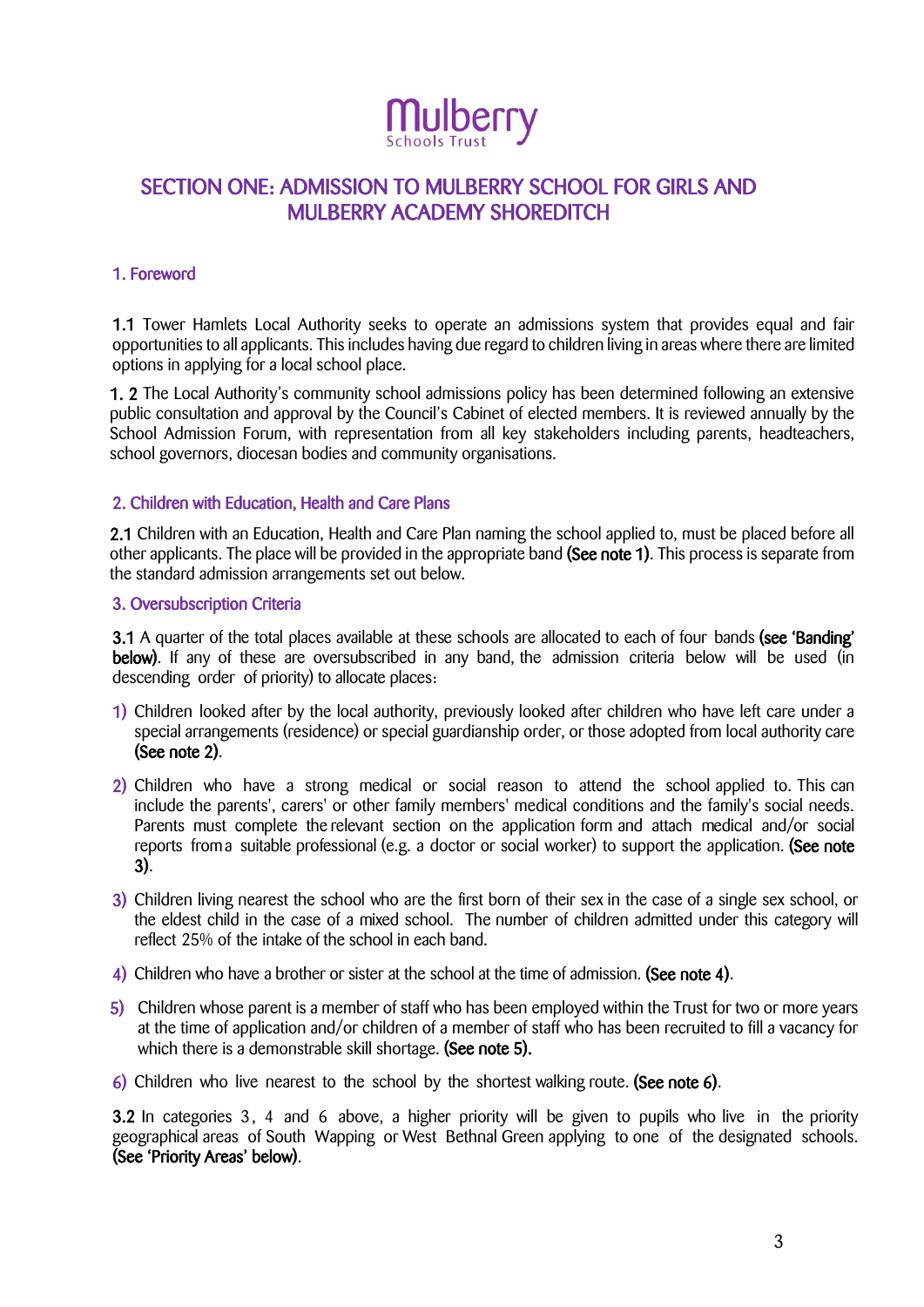

3.3 Note 1: Parents of children with an Education, Health and Care Plan (EHCP) should note that Tower Hamlets LA seeks to ensure that pupils with EHCPs do not, at secondary transfer time, become unduly concentrated in a few schools. Experience indicates that this can compromise the efficient education of children and the efficient use of resources. This means that if any particular school receives a large number of applications for pupils with EHCPs, some of these may be refused. All applications for pupils with EHCPs will be considered by the Special Educational Needs Panel.

Note 2: Confirmation of a child's looked after status will be required.

Note 3: Applications under this category are considered by the Primary to Secondary Transfer Committee, comprising a Headteacher, a senior member of the Attendance and Welfare Service and a medical professional. The Committee will decide whether the application should be given priority under this category.

Note 4: Sibling refers to brother or sister, half brother or sister, adopted brother or sister, step brother or sister, or the child of the parent/carer's partner. In every case, the child should be living in the same family unit at the same address. The address used should be the one that the child usually lives at and attends school from.

Note 5: Priority will be limited to three places in each year. The staff applicant must complete the relevant section on the application form and attach documentation supporting admission on these grounds. It is the staff applicant's sole responsibility to provide this information. Without the provision of the relevant documents, the child will not be considered on these grounds.

Note 6: Home to school distances will be measured by the shortest walking route from the home address to the nearest available pupil entrance in constant use to the school, using a computerised digitised map.

#### 4. Banding

4.1 Tower Hamlets has a policy of banding to try to ensure that its schools take in an even balance of pupils in different ability ranges. All Tower Hamlets community schools as well as Central Foundation, George Green's, Green Spring Academy, London Enterprise Academy, Mulberry, Sir John Cass, St Paul's Way Trust and Stepney Green schools use banding.

4.2 The band for a pupil attending a Tower Hamlets primary school is determined from the National Foundation for Education Research (NFER) Test for reading and mathematics taken in the summer term of year 5. The results of the tests are used to place a child in one of four bands Band A,B, C and D. D is the highest scoring band

4.3 For pupils applying from primary schools outside of Tower Hamlets we determine the band by asking the primary school for a teacher assessment.

#### 5. Priority areas

5.1 The south Wapping priority area is the area south of Cable Street and Royal Mint Street, west of Butcher Row, north of the Thames and east of Mansell Street and Tower Bridge Approach. Children living in this area will have priority for admission to the designated schools, which are Mulberry and Stepney Green.

5.2 The west Bethnal Green priority area is the area south of Quaker Street, west of Brick Lane, north of Whitechapel High Street and east of Middlesex Street. Children living in this area will have priority for admission to the designated school, which is Swanlea.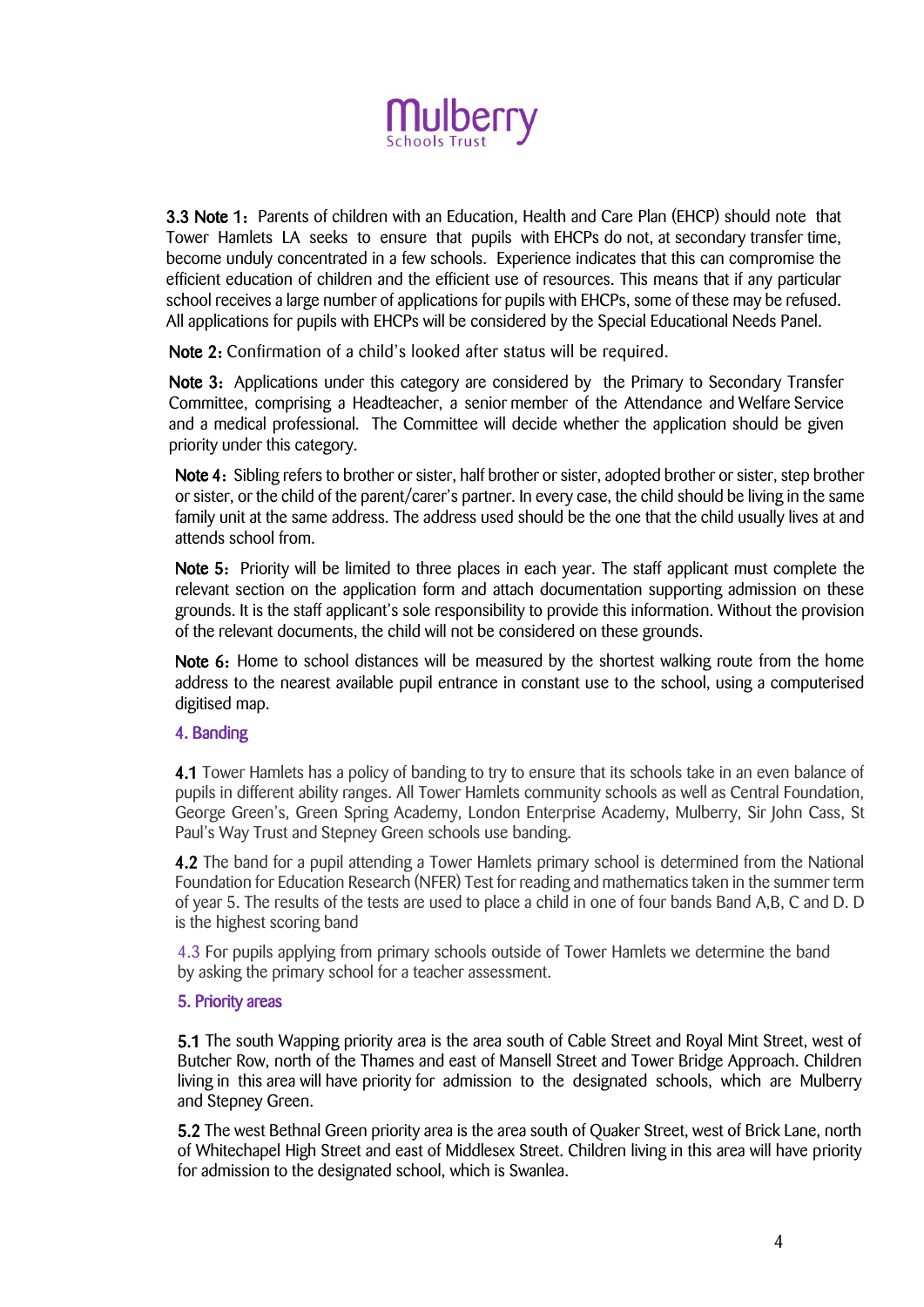

#### 6. Exceptional Medical or Social Reasons

6.1 Where there is a very strong medical or social reason for attending a particular school priority may be given for admission. Parents must complete the relevant section on the transfer form and attach medical and/or social reports signed by a doctor or social worker to the form. These reports must be received by the closing date on  $31<sup>st</sup>$  October 2019. The application will be considered by the Primary / Secondary Transfer Committee.

#### 7. Confirmation of Address

7.1 Parents must provide acceptable independent proof of their child's address. They must make sure that the application form they complete is accurate and to contact Pupil Services or tell their child's headteacher if there are relevant changes after it is submitted. Places may be withdrawn if false information is entered on the application form. Parents who do not provide evidence of their child's address as requested, or provide conflicting or inconclusive information, may have the place withdrawn, even if it has already been accepted. When parents live separately, the address used should be the one that their child usually lives at and attends school from. If a child lives equally with both parents at different addresses, it is the parents' responsibility to make this clear on the application form. Parents may be asked to provide acceptable proof.

#### 8. Siblings in the same year group transferring

8.1 Where two or more siblings are in the same year group (e.g. twins), and it is the parent's wish that the siblings should attend the same school, if one sibling can be offered a place at a school, the other will automatically be offered so as not to separate them.

#### 9. Applying for a Place

9.1 How to apply for a secondary school is set out in the 'Ready for the Secondary School in Tower Hamlets' booklet. Applications are then co-ordinated for Tower Hamlets area in accordance with the Authority's published scheme. The scheme can be viewed on the following website within the school admissions section: http://www.towerhamlets.gov.uk

9.2 The closing date for applications is 31<sup>st</sup> October 2020 and the date on which families are sent notification of the outcome is 1<sup>st</sup> March 2021.

#### 10. Late Applications

10.1 Applications received after the 31<sup>st</sup> October 2020 closing date will be treated as late applications unless there is evidence to show that the application or amendment could not reasonably have been made on time. A new preference or change in the order of preferences will not be accepted af6er the closing date unless the circumstances are deemed to be exceptional. Late applications will be given in lower priority and will be dealt with after all in time applications in the first round of offers on 1<sup>st</sup> March 2021. Where a school is oversubscribed late applications will be refused and placed on the waiting list in accordance with the admission criteria.

#### 11. Changing Preferences

11.1 Parents and carers may not change their preferences unless there is exceptional and genuine reasons for doing so, for example, change of address. Requests to change preferences must be made in writing giving the full reasons.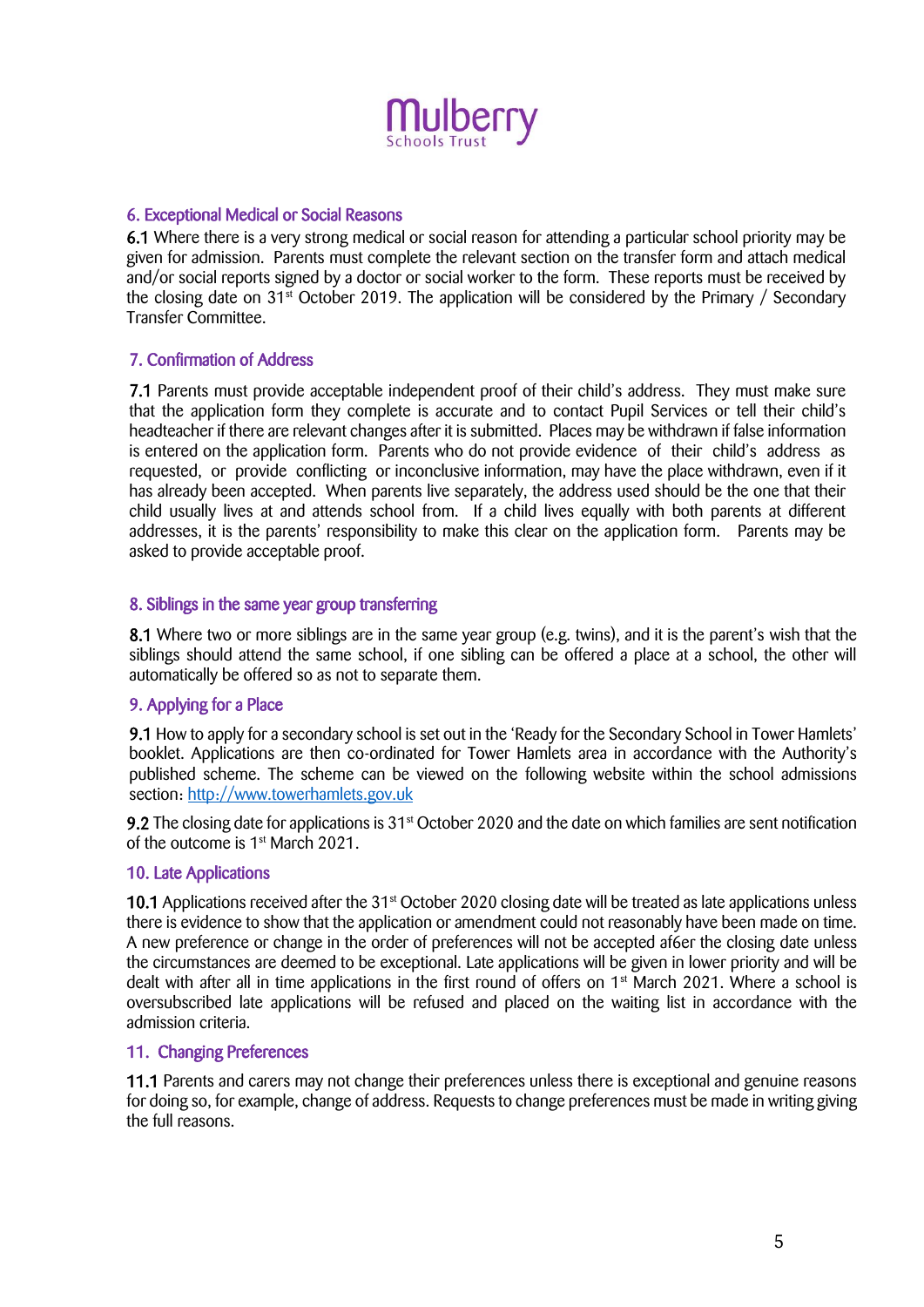

#### 12. Waiting Lists

12.1 The Pupil Services Team at Tower Hamlets will hold the waiting lists for Tower Hamlets community schools and schools that use the council's admission policy. Until September 2020, the waiting lists for each band will be kept in the following descending order of priority:

- 1. Children with a brother or sister in the school at the time of admission
- 2. Children living nearest the school

If a vacancy arises, it will be offered to the first applicant on the waiting list for that band. If a school cannot fill all the places available in a particular band, places will be filled by applicants from adjoining bands.

From September – December 2020, the waiting lists are combined into one list, disregarding the bands. The order of priority for the waiting list will then be:

1. Children looked after by the local authority, previously looked after children who left care under a residence or special guardianship order, or those adopted from local authority care.

- 2. Children without a school place.
- 3. Children with a brother or sister in the school.
- 4. Children living nearest the school.

Proximity to school will determine priority where there are competing claims to a place.

If parents wish for their child remain on the Year 7 waiting list after December, they must complete an In-Year Transfer form, which is available from the Pupil Services Team. Please note that transfers take place at the beginning of each term. The timetable is included in the guidance notes that accompany the In-Year Transfer form and can also be viewed on the Tower Hamlets website.

[www.towerhamlets.gov.uk/schooladmissions](http://www.towerhamlets.gov.uk/schooladmissions)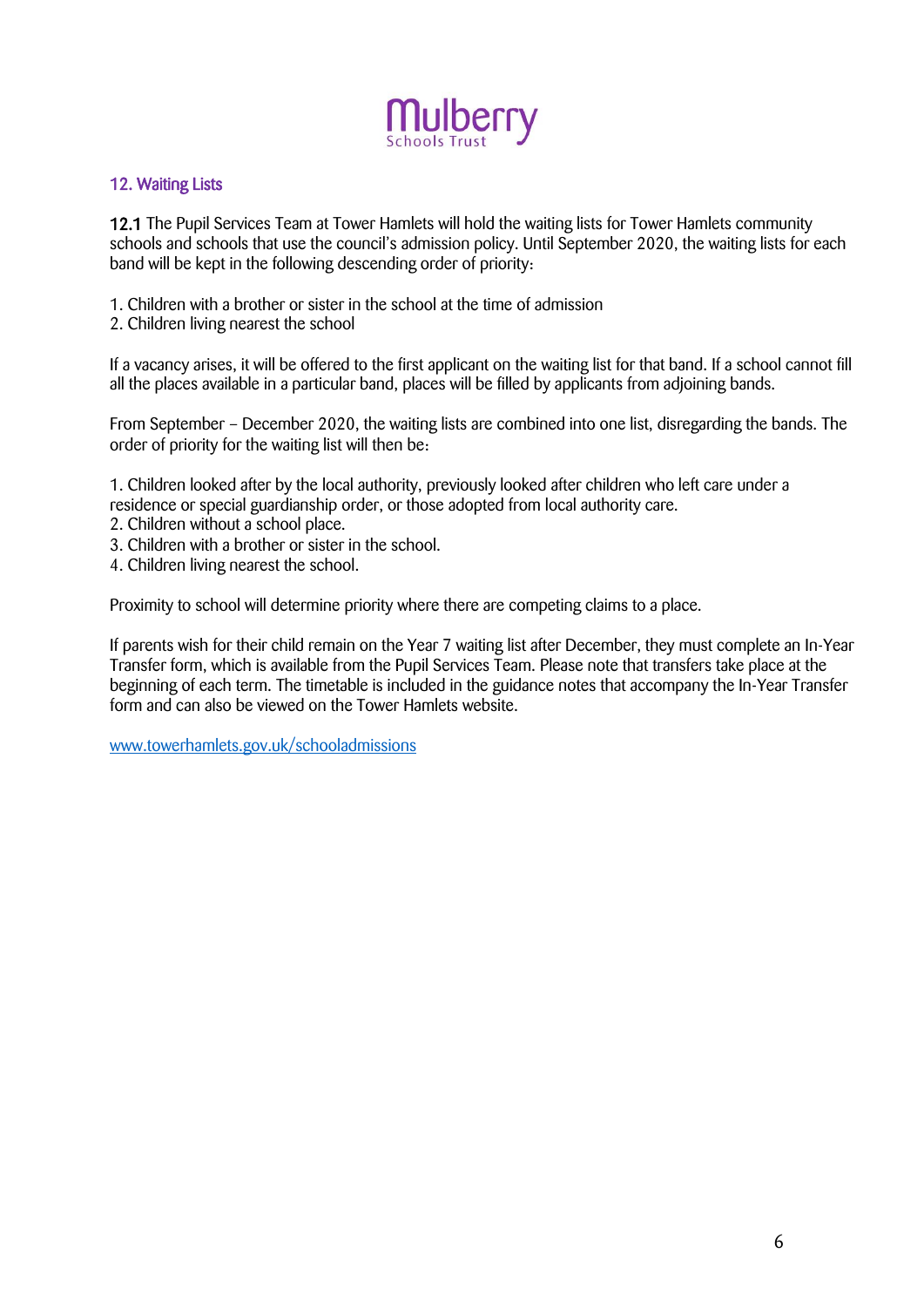# **Mulberry**



The map above only applies to Mulberry School for Girls as priority is given to students from South Wapping due to Mulberry being the only secondary school in that area.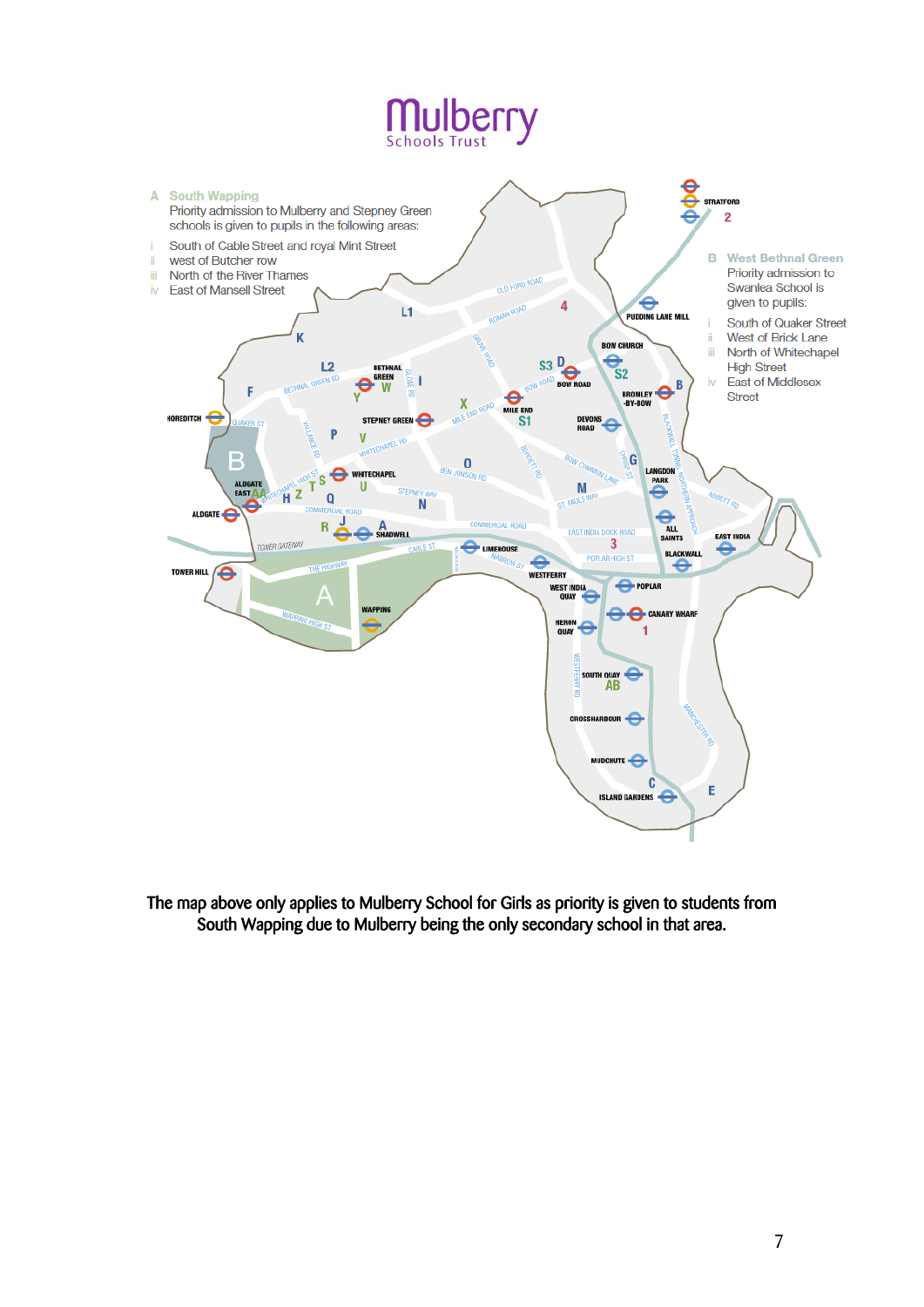

# SECTION TWO: COURSE OFFER AND ADMISSION TO POST-16 STUDENT AT SCHOOLS IN THE MULBERRY SCHOOLS TRUST (EXCEPT MULBERRY UTC)

#### Rationale

The Mulberry Schools Trust has an inclusive philosophy for sixth form study within its schools. The Trust is committed to supporting pupils to continue their education at post-16 wherever possible. This is to ensure that all pupils within the Trust have the best possible opportunities for future economic, social and family well-being. Together with Mulberry UTC, the 11 – 18 schools in the Mulberry Schools Trust collectively provide an academic and technical education at post-16 that aspires to be the best in the country.

Each school has its own ethos and identity for their sixth form. Many of the principles and values at post-16 are shared between all the schools. However, the Trust believes in the strength of a tailored provision for each school, uniquely created for that school's community and so the character of provision differs between schools. For example, Mulberry School for Girls offers an education tailored to the needs of women as leaders and scholars, very much reflecting the history of women's liberation for which the school's area is famous. Mulberry Academy Shoreditch draws upon academic strengths related to professions in the City of London, the technical and business prowess of TechCity in Old Street and the artisan entrepreneurship of Columbia Road, Shoreditch, Spitalfields and Brick Lane. Mulberry UTC is focused on a 'gold standard' technical education that competes in the health and creative industries at the highest level.

The UTC has a separate admissions policy, contained in Section 3. Other sixth form centres at schools in the Trust admit pupils to study in accordance with the number of places available and the suitability of qualification for the desired course of study, as set out below.

#### Important Principles Underpinning Course Offer and Admission to Post-16 Study at Schools Within the Mulberry Schools Trust

1. Inclusion: Pupils of all abilities have the opportunity to take a course of study appropriate to their needs at post-16. Courses are offered within the Trust at every level from Entry Level to Level 3.This means that pupils of any ability should be able to find a course of study that challenges them and that enables them to flourish. Schools are not selective by ability in Years 7 - 11. However, at post-16, there are limited places available for each level of study and so there are stated entry criteria for each level of course. The Trust also considers the needs of disabled pupils, pupils with statements and looked after pupils as a priority.

2.Mulberry School for Girls is a single sex provider of education for young women: At Mulberry School for Girls, we think that young women are advantaged by the opportunity to continue their study in an environment where approaches to learning and personal development are tailored to the needs of girls and young women. There will be many opportunities to participate in educational projects with young men outside of formal curriculum time for those that wish to do so. For example, there are debate competitions, conferences, engineering projects, young enterprise projects and so on which involve young women and men learning to compete in teams on a specific piece of supervised work. This is beneficial for young women and encourages the development of confidence, communication skills and the ability to develop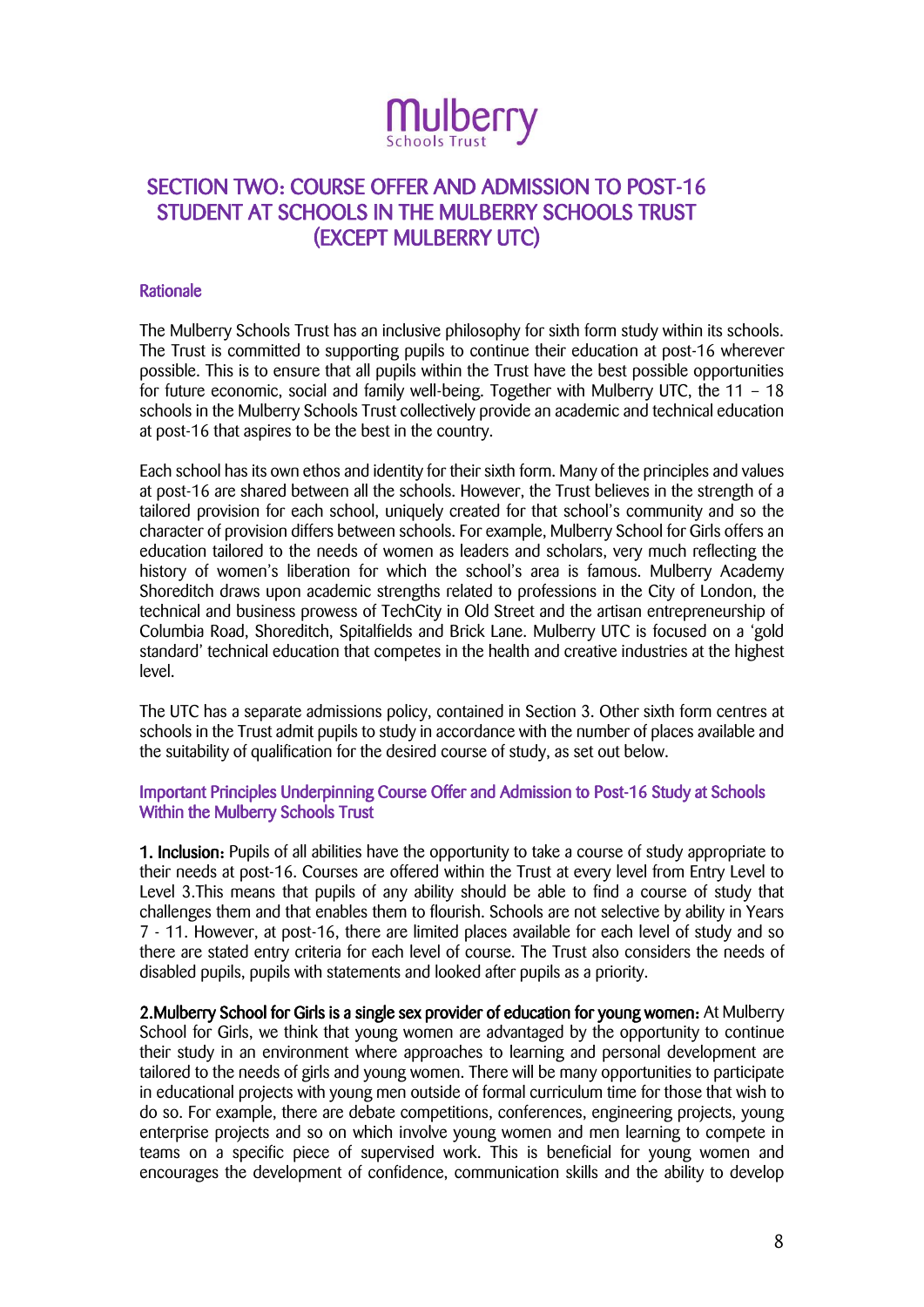

professional relations within mixed gender settings. Mulberry School for Girls is not a haven away from mixed gender settings. Young women should be equipped with the skills to deal with mixed gender working and community environments.

3. Schools within the Trust prioritise applications from their own pupils to their post-16 provision: Mulberry School for Girls, Mulberry Academy Shoreditch and Mulberry UTC are essentially schools that continue to age 18 and therefore they prioritise places for their own pupils first if they are appropriately qualified for the course of study they have chosen. Only places that remain once their own pupils have been admitted to courses will be offered first to others within the Trust and then externally.

#### 4.Mulberry UTC has its own admissions policy because it is a UTC – see Section 3.

5. Mulberry schools have limited places available in its post-16 provision. These are set out below. From year to year, it is not clear how many pupils will wish to apply for courses in each level. However, it is important to set out clearly how many places are available for each level of course.

#### Mulberry School for Girls

The school accommodates places for a total of approximately 240 Year 12 students. This number is divided in the following way:

| <b>Level of Course</b>   | Number of Places<br>Total    | Subjects of Study                 |
|--------------------------|------------------------------|-----------------------------------|
|                          | Available Including Mulberry |                                   |
|                          | <b>Pupils</b>                |                                   |
| Level 3 A' level Courses | 240 (depending on numbers    | Usually:<br>English,<br>Maths,    |
| (Follow A/S Level)       | suitably qualified)          | Further Maths, Sociology,         |
|                          |                              | Government & Politics, RS,        |
|                          |                              | Philosophy, Psychology,           |
|                          |                              | History, Geography, Drama,        |
|                          |                              | Art, Graphics, Film Studies,      |
|                          |                              | Computing,<br>Spanish,            |
|                          |                              | Biology, Chemistry, Physics,      |
|                          |                              | Health & Social Care.             |
| Level 2 Courses          | Up to 20 places for Year 11  | Health & Social<br>Care,          |
|                          | Up to 10 places for Post-16  | &<br>Hospitality<br>Catering      |
|                          | Level 1 qualified students   | Diploma                           |
|                          | already at the school        |                                   |
|                          | Max: 30                      |                                   |
| Level 1 Courses          | Up to 20 places for Entry    | Health<br>$\&$<br>Social<br>Care, |
|                          | Level qualified students     | Hospitality<br>&<br>Catering      |
|                          | Max: 20                      | Diploma                           |

#### Mulberry Academy Shoreditch

The school accommodates places for a total of approximately 100 students. This number is divided in the following way: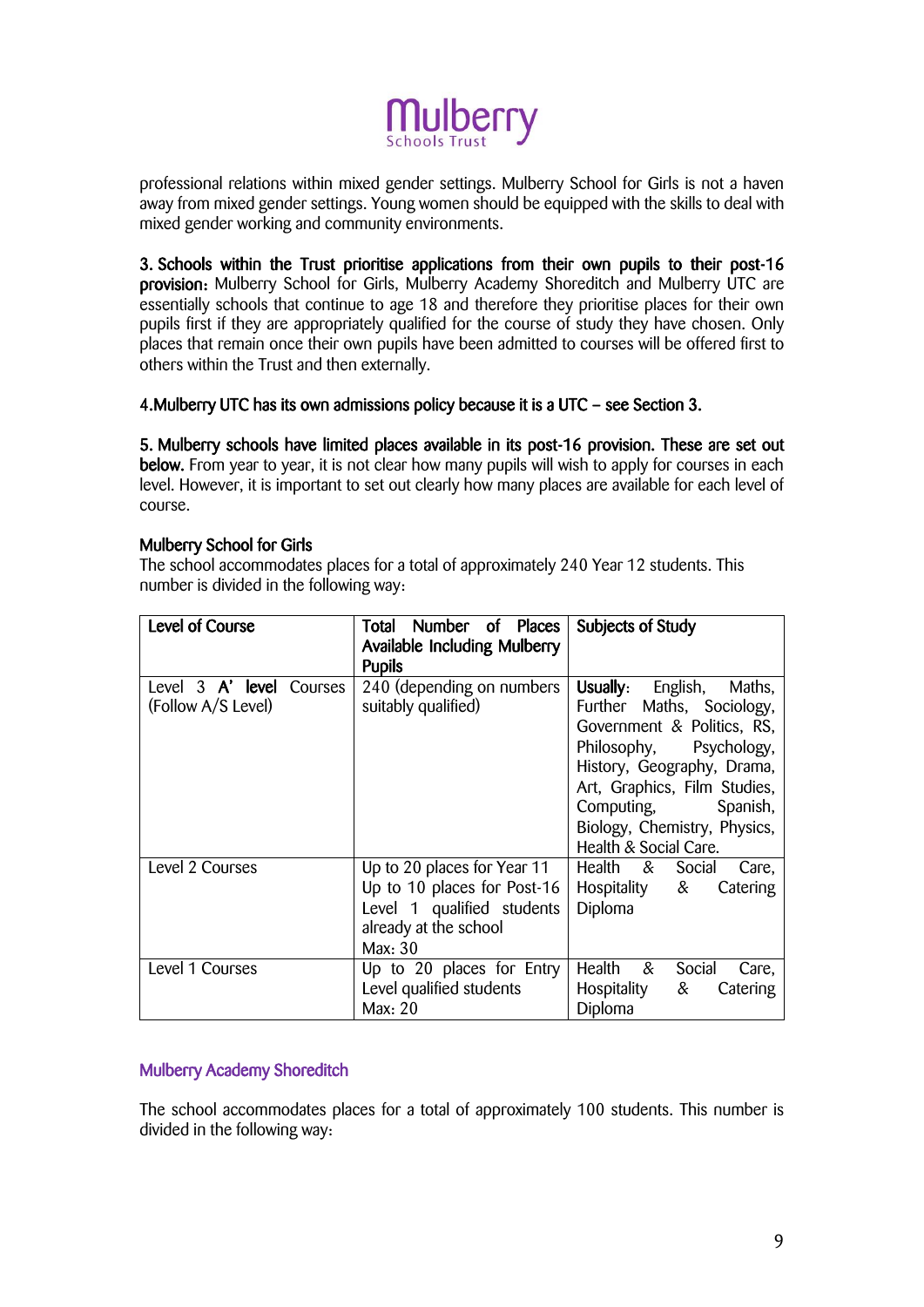

#### Over-Subscription Criteria for Admission to Post-16 Education at Schools in The Mulberry Schools Trust (Not the MUTC)

Numbers applying to the schools' sixth forms are increasing year on year at present. Therefore, we require all Mulberry pupils to complete an application for courses at post-16 so that schools can plan their provision and so that we can ensure that course places are fairly allocated according to the policy. Course applications are prioritised for admission as follows:

- 1. Pupils with a disability who can provide official evidence of this and pupils with a statement of special educational needs and who name the school on their statement as their place of choice for post-16 education
- 2. Pupils who are in the care of the Local Authority (i.e. in 'foster' care)
- 3. Current pupils in Year 11, who make an application for courses by the deadline, who are suited to the entry requirements for their chosen courses of study
- 4. External applications from pupils who are academically suited to their choice of courses of study and who have a reference from their previous / current school or college in support of their application
- 5. Where there are more course applications from appropriately qualified pupils than there are places, applications will be taken in the order in which they were received following the above prioritisation in points  $1 - 4$

Applications for courses must be received by the deadline which is published in the academic calendar, on the website and in the course pack for post-16 provision at the school in question – usually  $10<sup>th</sup>$  December each academic year. Applications that arrive late will be placed on a waiting list. They will then be processed in the same order of priority listed above as places become available.

#### Entry Requirements for Post-16 Courses

The entry requirements to courses at different levels are set out in this policy. They are common to all post-16 providers. The expectation for entry to Level 3 courses is 5+ 9 – 4 grades, usually including English and Maths. However, there are some subjects of study at advanced level where a higher grade in GCSE English, maths or science is required. This is because national research demonstrates that students who do not have these grades will fail to gain a pass grade in the subject at advanced level. This is also common practice in these subjects amongst providers nationally. These criteria are set out below.

Applicants for courses at Level 3 will be expected to take 3 subjects at A level – although some may take 4 subjects if they have performed exceptionally well at GCSE.

#### Course Entry Requirements to Courses for Year 11 Pupils Applying for Year 12

1. Year 12 Level 3 (Advanced level): 5+ 9 - 4 or more pass grades at GCSE. For Psychology, a '6' grade in maths is required; for sciences, 2 '6' grades in science or more at GCSE are required; for humanities subjects, at least a '5'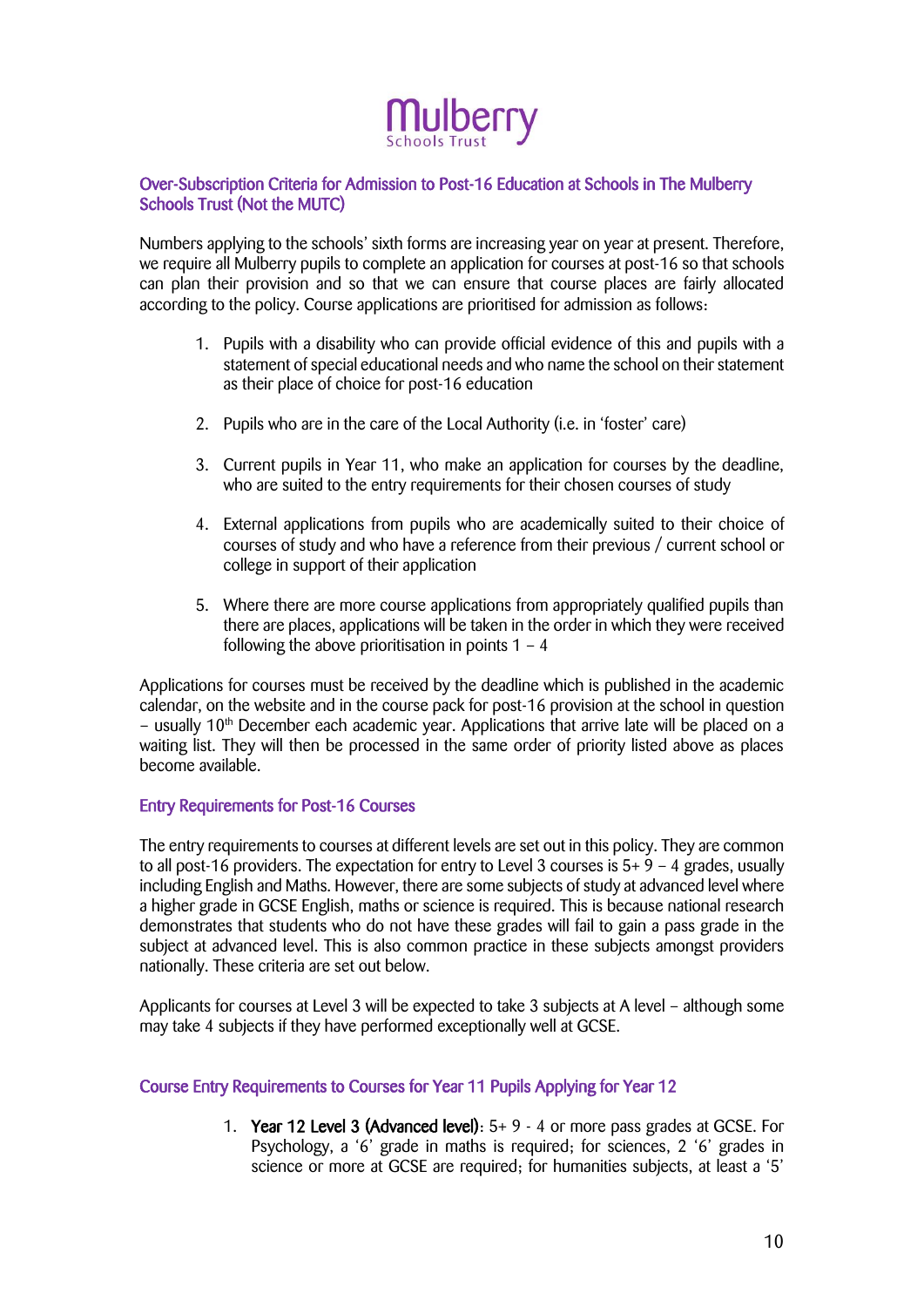

grade in English is required; for English, at least a '5' grade in the subject is required. For maths, at least a '6' grade in the subject is required.

- 2. Year 12 Level 2 (BTec / NVQ): 5+ grade 3 and 4's at GCSE.
- 3. Year 12 Level 1 (BTec / NVQ / Diploma): 5+ grade 1's at GCSE.
- 4. Year 12 Entry Level: less than 5 grade 1's at GCSE.

#### Admissions Process to Post-16 Study for Year 11 Pupils

1. Applications must be received on time, usually by the end of the autumn term. They should be on the Trust's official form and they should include a reference from the pupil's current school or provider of education.

2. Pupils will be called to a meeting to discuss their choices of course, to ensure that they match their aspirations following further education, to provide counselling around this and to ensure that the private study expectations for the level of course are understood. This counselling meeting will normally be carried out by senior teachers and the head of sixth form study. This will take place in February once mock GCSE results have been received so that appropriate advice can be given. Parents / carers will be invited although it is not compulsory for them to attend. Places on courses will be offered conditionally at that point and letters sent out to both the pupil and her parents / carers. The course offer will be conditional and dependent finally on the pupil gaining the right GCSE grades to enable her to study her chosen course. If any places on courses remain, external applicants will then be considered in exactly the same way.

3. Remaining applicants will be placed on a waiting list and informed of this. They will be informed of the process for finding out if there are further places available once GCSE results have been received in August. They will also be informed that if and when a place becomes available at the end of August, they will be contacted.

4. Parents / carers and pupils who have been offered places on courses and who have accepted them will be invited to a home-school agreement meeting in July to discuss the expectations surrounding their child's chosen course of study and to sign the agreement.

5. When results are received in August, all students will attend enrolment to confirm their place in the sixth form and their chosen subjects. All students will receive a letter of confirmation for their parents / carers.

6. For applicants who are on the waiting list in August, if places on courses become available, the process will be as follows:

- Pupils from the school in question who satisfy the course entry criteria will be contacted, offered places on courses and invited to a meeting with their parents / carers to sign a home – school agreement and to go through the course expectations
- If places remain, external applicants will be contacted if. They will be asked to bring evidence of their GCSE results and to bring their parents / carers for a course interview.

#### Course Offer Process for Students in Years 12, 13 and 14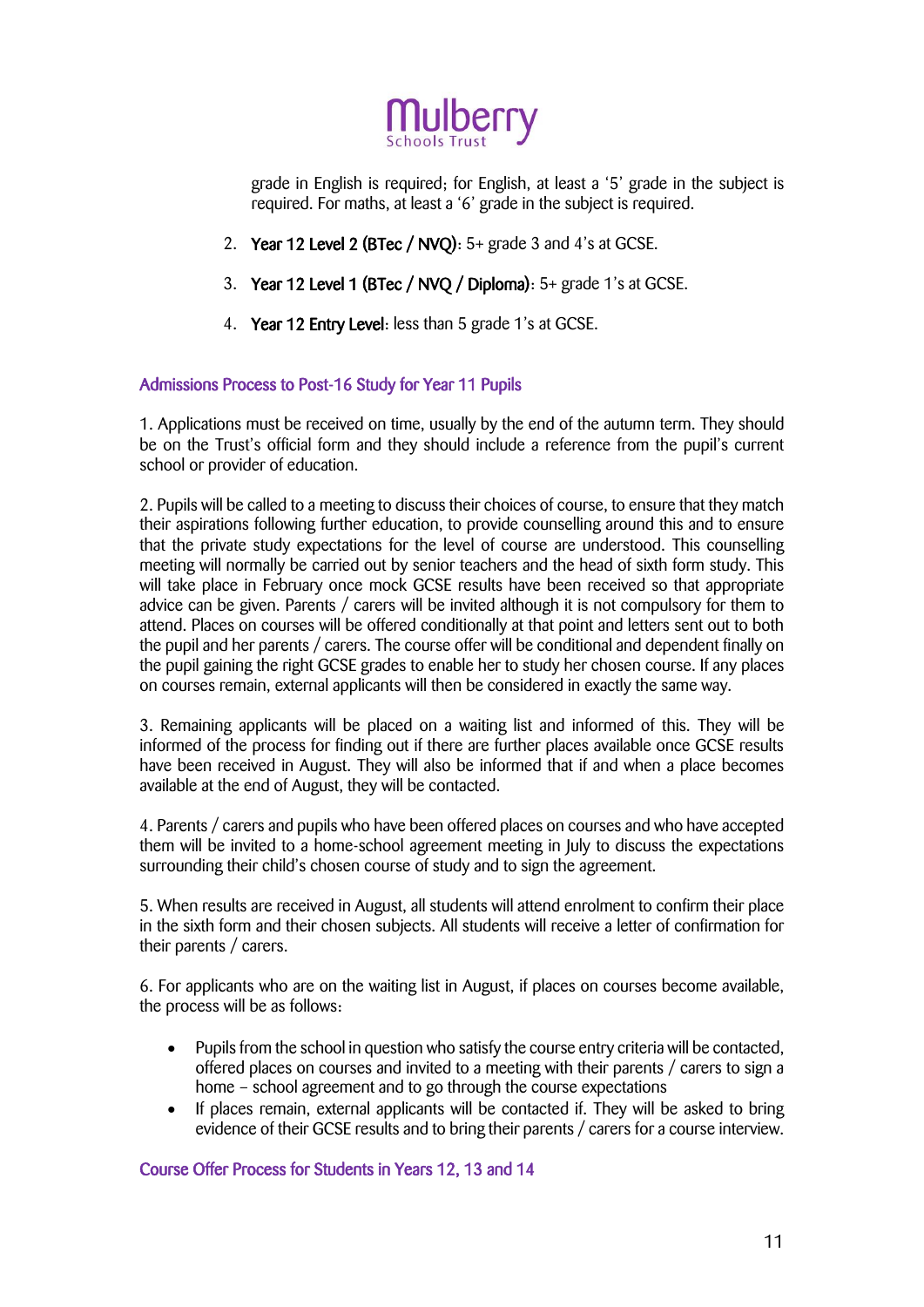

Students already in the sixth form on Level 2 courses have the right to continue their education on to the end of Level 3 if they have appropriate qualifications for the choice of course they wish to study in accordance with the course entry criteria listed above.

1. Course application forms will be given to current students in February, requesting information about their preferred courses of study.

2. Students will be allocated places on courses according to preference, subject to their satisfaction of course entry criteria.

3. External applicants to Years 12, 13 and 14 should apply by the beginning of December. They will be interviewed once it has been established that there are any places available. This will happen in the same way as for Year 11. Any remaining external applicants will be placed on a waiting list and informed. The waiting list will be operated in the same way as for Year 11.

#### Appeals Against the Decision Not to Offer a Place

There is a process in place to allow for families to raise objection to the decision not to accept their daughter onto courses of study at schools within the Trust. The process is as follows:

- 1. Families should write to the head of sixth form study to express their concern about the decision not to conditionally offer a place on chosen courses, providing reasons why and offering any additional evidence they can in support of their child's course application.
- 2. The head of sixth form will arrange for a meeting with the family, their child, the Deputy Headteacher / Principal who line manages the sixth form and himself / herself to discuss the family's concerns and to decide if a conditional offer dependant on results should be made in the light of any new evidence.
- 3. If the decision at the end of this meeting is still of concern to families, they should write to the headteacher/principal, stating their reasons. Once exam results are known and if the pupil has gained the appropriate qualifications for course entry, then a further meeting will take place with the headteacher/principal, the family, the applicant and the head of sixth form to review the decision that was made and to consider any additional evidence. Such meetings will take place in very early in September once exam results are known but with enough time for the course applicant to commence study.
- 4. Any further disagreement with the decision not to offer a place should then be taken up with the Chair of Governors. This provides the right of an independent assessment of the school's decision. Please address this appeal to the Chair of Governors by letter.

### SECTION THREE: MULBERRY UTC 2020 – 2021 ADMISSIONS POLICY

#### 1. Introduction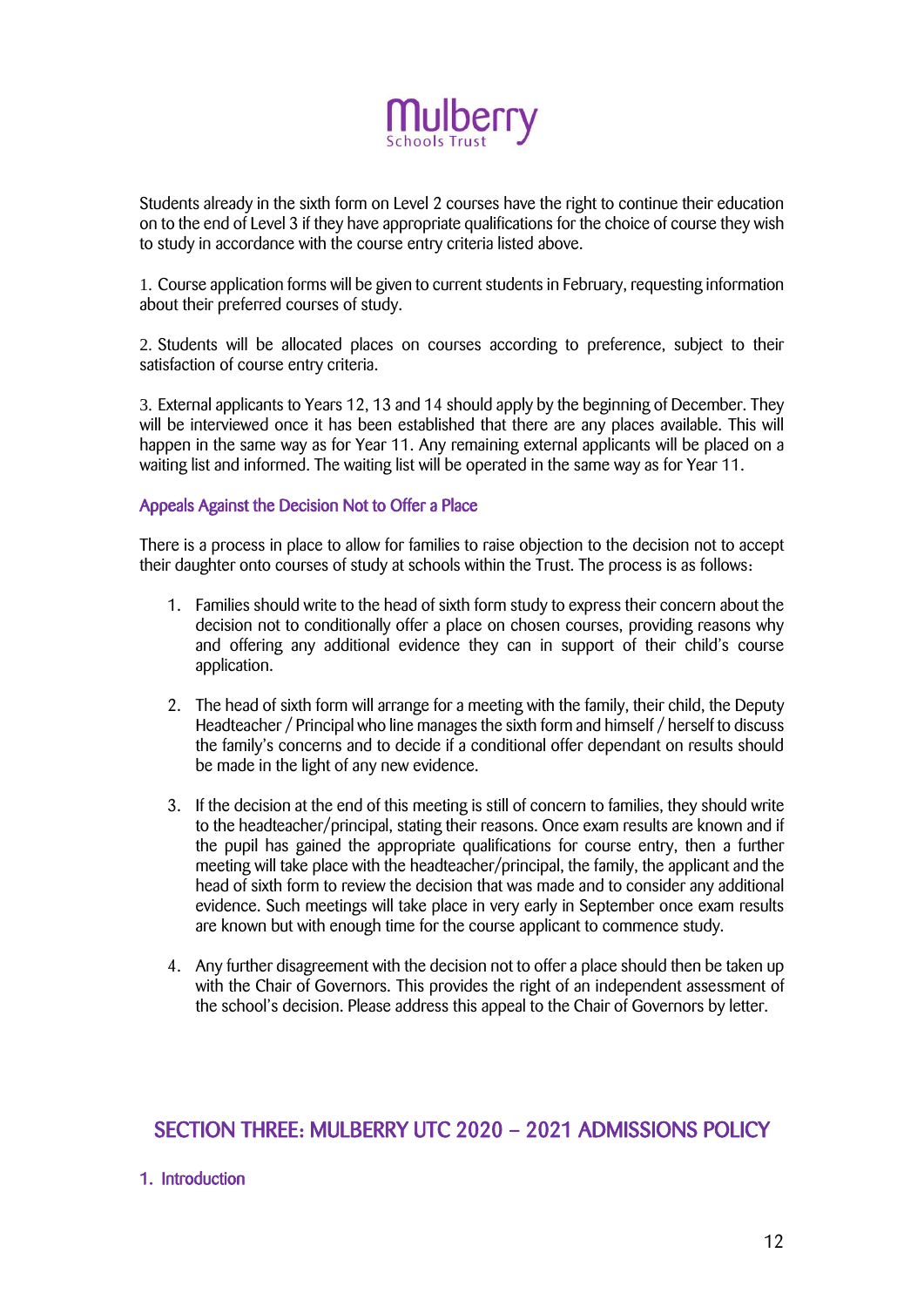

Mulberry University Technical College ('Mulberry UTC') is a co-educational provision admitting girls and boys from its surrounding sub-region of central east London and from the Greater London area. Mulberry UTC has an inclusive ethos, admitting students who are representative of all abilities in accordance with the Schools Admissions Code. This is reflected in the stated aims and mission statement of the school.

Mulberry UTC provides a pioneering employer-led education, developing young people as innovators and experts within the creative industries, the health sector and the world of digital technology. Learners will leave Mulberry UTC industry-ready and equipped to enter higher education. They will be highly desirable employees and/or undergraduates. They will have the capacity and technical capabilities to excel in the workplace, equipped to compete at the highest level in business, the arts and media, health and medicine. Every learner at Mulberry UTC is valued and respected equally, enjoying the highest possible standard of provision supported by leading employers and universities.

Mulberry UTC is committed to straightforward, open, fair and transparent admissions arrangement. The school will act fully in accordance with the School Admission Code, the School Admissions Appeals Code and admissions law as it applies to academies.

#### 2. Admission numbers

In September 2020, Mulberry UTC will have 40 places for Year 10 students and 210 places for Year 12 students. Mulberry UTC will have a total capacity for 500 students, with an admission number of 40 in Year 10 and 210 in Year 12 each year.

Mulberry UTC will admit this number of students if there are sufficient applications. Where fewer applicants than the published admission numbers for the relevant year group are received, the Academy Trust will offer places at Mulberry UTC to all Year 10 applicants and to all Year 12 applicants who meet the entry requirements for their chosen courses.

3. Eligibility for admission to Mulberry UTC

Students aged 14 to 19 of all abilities and backgrounds can apply for a place at Mulberry UTC. As detailed in the oversubscription criteria, preference will be given to those students living within the catchment areas shown in the map below<sup>1</sup>.

Mulberry UTC Year 11 students are entitled to a post-16 (Year 12) place on a course offered by the UTC for which they meet the minimum entry requirements below. Since provision at Mulberry UTC is inclusive, all UTC students who have succeeded in Year 11 should have access to a suitable post-16 programme.

Admission to the UTC for post-16 students who are not already studying at Mulberry UTC are also in accordance with the published minimum entry requirements for the particular course of study that they wish to pursue.

1

<sup>&</sup>lt;sup>1</sup> See map of catchment areas on page 4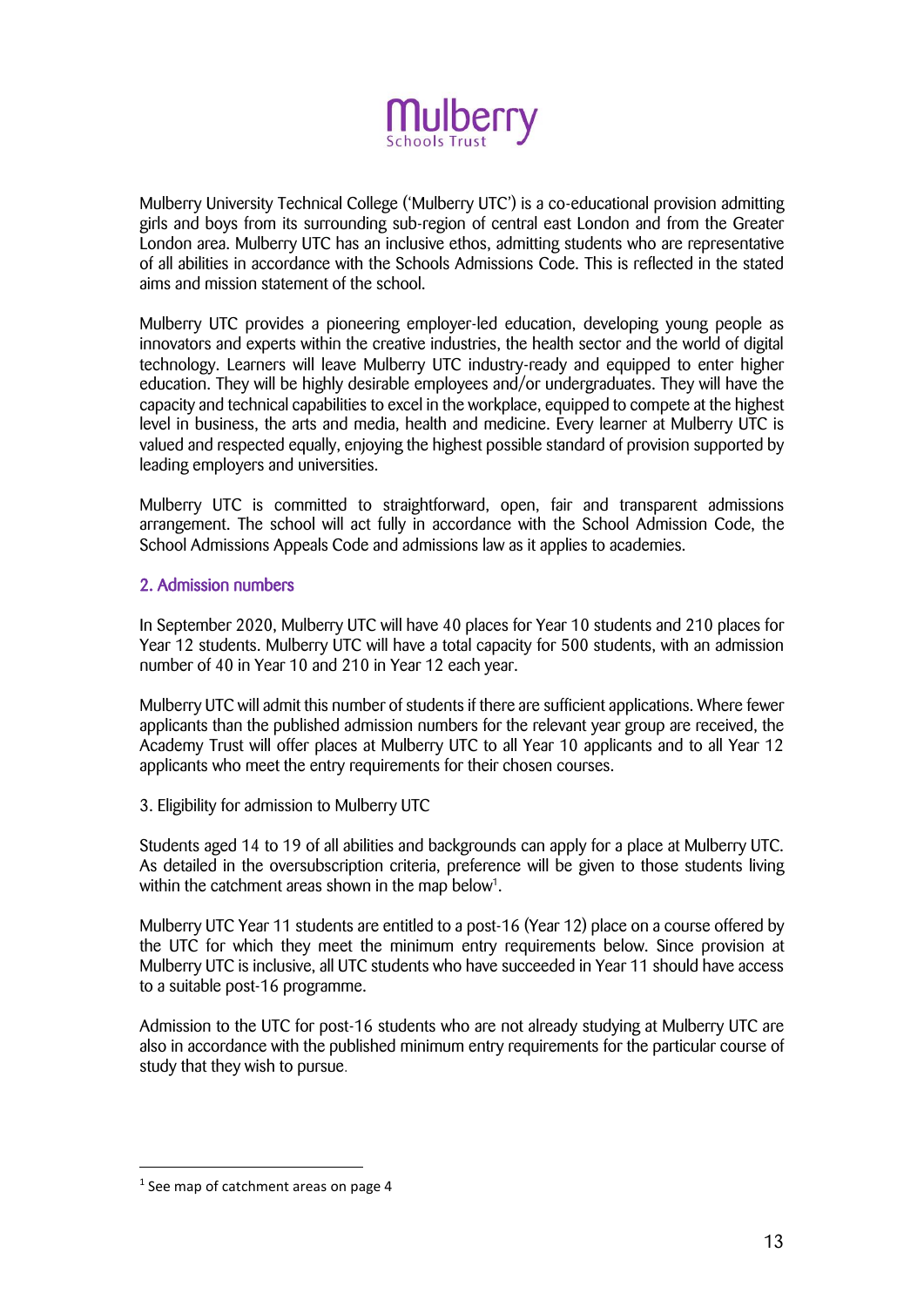

Minimum entry requirements for each course offered at the UTC given below. Some courses have specific requirements above the general expectations for each level of course; these requirements will be published in the school's prospectus and on its website.

Level 3 courses: 5+ Grade 9-4 at GCSE including English and maths, or equivalent qualifications

Level 2 courses: 5+ Grade 4-2 at GCSE including English and maths, or equivalent qualifications

Post-16 applicants who do not meet the minimum requirements for a Level 3 programme will be given the option of pursing a Level 2 programme if they meet the minimum requirements.

If there are more external applicants who satisfy the published minimum entry requirements than places available, the oversubscription criteria will apply.

#### 4. Oversubscription criteria

#### 4.1 Year 10

1

Where fewer applications than the PAN are received for Year 10, the Trust will offer places at Mulberry UTC to all those who have applied. All children with an Education, Health and Care Plan, which names Mulberry UTC, will be admitted.

If Mulberry UTC is oversubscribed at Year 10, places will then be given to those children who meet the criteria set out below, in priority order.

1. Looked after children and children who were previously looked after and immediately after being looked after became subject to adoption, a child arrangements order, or special guardianship order.<sup>2</sup>

2. Children who are eligible for the Pupil Premium.<sup>3</sup>

3. The children of staff at Mulberry UTC where that member of staff has been employed to fill a vacant post for which there is a demonstrable skill shortage.

4. Siblings<sup>4</sup> of students currently or formerly<sup>5</sup> at any school within the Mulberry Schools Trust<sup>6</sup>.

 $2$  A looked after child is a child who is (a) in the care of a local authority, or (b) being provided with accommodation by a local authority in the exercise of their social services functions. Previously looked after children are children who were looked after, but ceased to be so because they were adopted or became the subject of a residence order or special guardianship order. See the definition in Section 22 (1) of the Children Act 1989.

<sup>&</sup>lt;sup>3</sup> Students eligible for the Pupil Premium include children currently registered as eligible for free school meals or children who have been registered as eligible for free school meals at any point in the past six years.

<sup>4</sup> 'Siblings' includes birth siblings, step siblings, foster siblings, adopted siblings and other children living permanently at the same address.

<sup>&</sup>lt;sup>5</sup> Former pupils are those who were full time students at a school within the Mulberry Schools Trust, including the Sixth Form, up to ten years previously (e.g. if a student is to start in September 2020, their sibling must have been at the school between September 2010 and July 2019).

<sup>6</sup> The Mulberry Schools Trust is an academy trust which currently includes Mulberry School for Girls, Mulberry Academy Shoreditch and Mulberry UTC.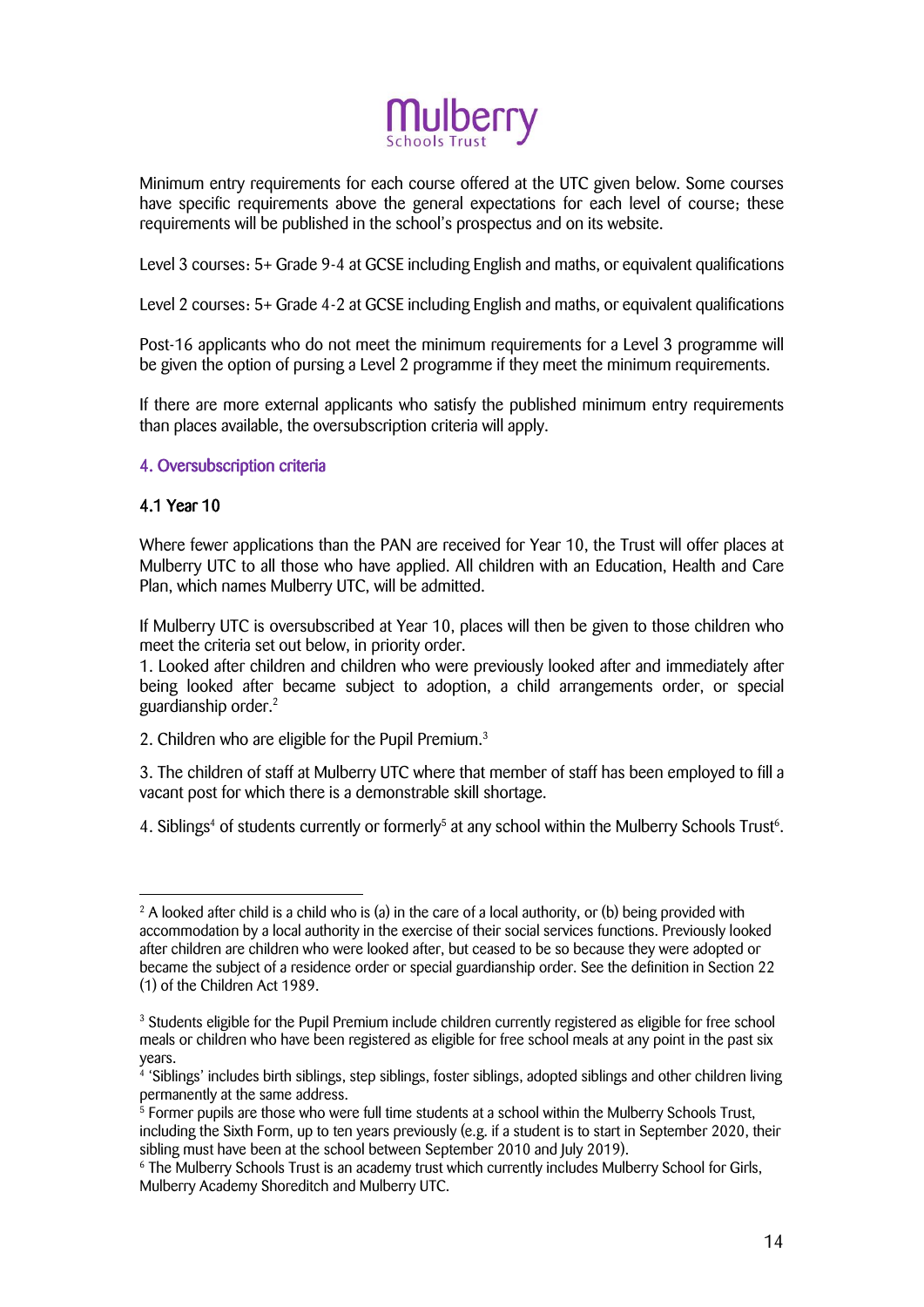

5. The remaining places will be randomly allocated to applicants whose home addresses<sup>7</sup> fall into the Catchment Areas below:

- a) a maximum of 60% of remaining places will be given to applicants whose home address is in Catchment Area 1 on the map below<sup>8</sup>;
- b) a maximum of 20% of remaining places will be given to applicants whose home address is in Catchment Area 2 on the map below;
- c) a maximum of 20% of remaining places will be given to applicants whose home address is in Catchment Area 3 on the map below.

6. If any area(s) is/are undersubscribed then remaining places will be split evenly between the remaining area(s).

7. Any remaining places will be allocated to children who live outside the main catchment area and will be prioritised to those who live closest to the UTC, based on the shortest distance from home to school, measured on a straight line.

#### Tie Breaker

Should there be a need for a tie breaker between two or more applicants that cannot be otherwise separated in any of the criteria above, independently-verified random selection will determine which applicant is offered a place.

### 4.2 Year 12

Mulberry UTC will admit Year 12 students who have met the minimum entry requirements for a post-16 course offered by the UTC.

The PAN states the number of places available to external students. If fewer Mulberry UTC Year 11 students transfer to Year 12 than places allocated to them, we will exceed our Y12 PAN until Year 12 meets its full capacity.

When Mulberry UTC's places for external students are oversubscribed, after the admission of students with an Education, Health and Care plan naming the school, priority for admission will be given to those children who meet the criteria set out above for Year 10, in the same priority order with the same tie-break process.

#### 5. Mulberry UTC Catchment Areas

The map below shows the position of the concentric circles from the Mulberry UTC. Catchment area 1 is a 3.5 mile radius and is coloured red. Catchment area 2 is a 7 mile radius and is coloured green. Catchment area 3 is a 10 mile radius and is coloured blue.

<u>.</u>

 $7$  Home address means that address where a child is resident for the majority of the week (Sunday to Saturday). If a child spends equal time at more than one address, the address utilised will be that which is registered with their doctor.

<sup>8</sup> See map on page 4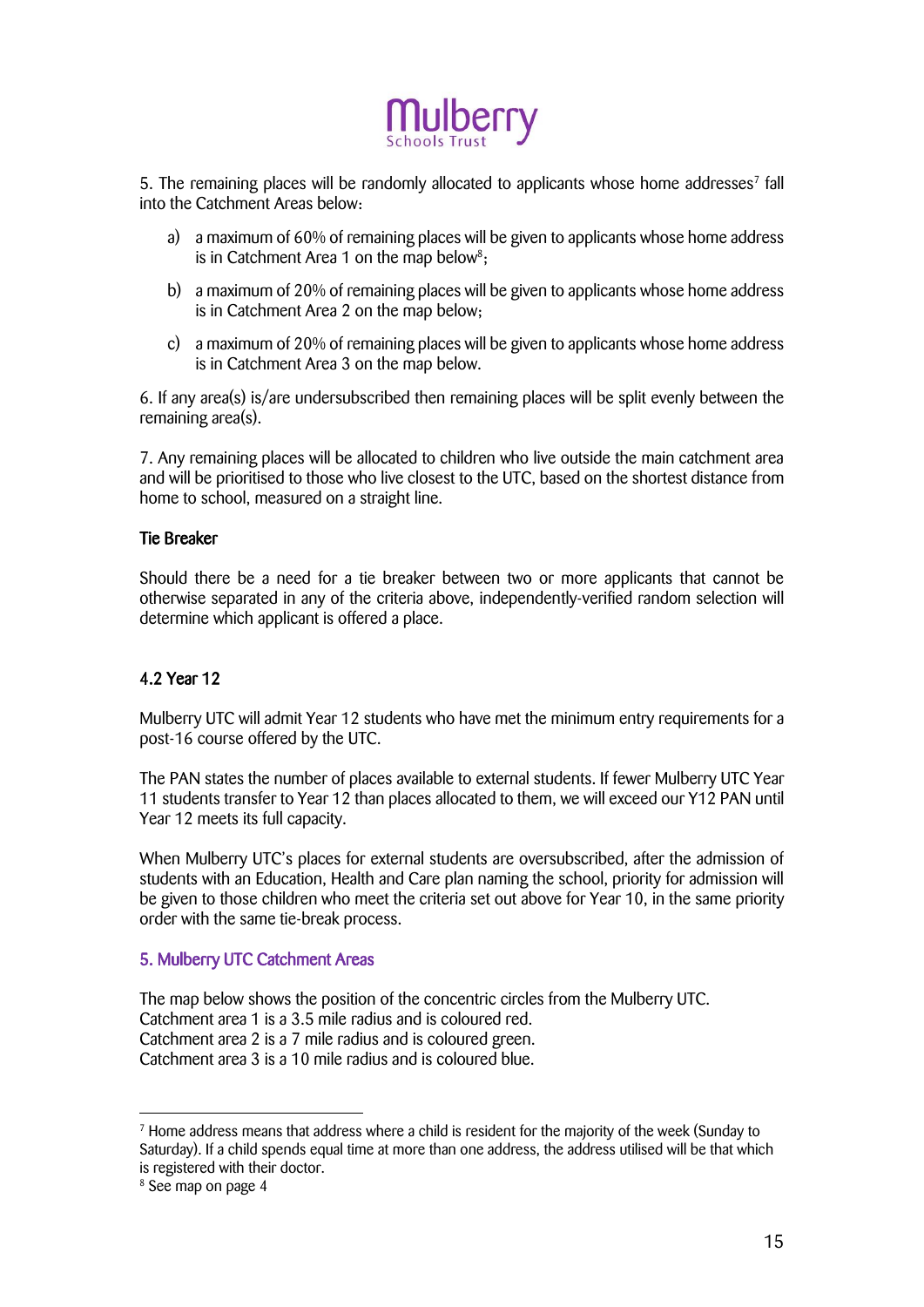

### 6. Application Process

The Mulberry Schools Trust will consider all applications for places at the Mulberry UTC.

Applications to Year 10 and Year 12 for September 2020 are made to the UTC. Application forms are available from 1 September 2019 to download via the UTC's website (www.mulberryutc.co.uk). Anyone having difficulty accessing this form can obtain a paper copy from Mulberry UTC, 64 Parnell Road, London E3 2RU.

Completed forms should either be submitted online, hand-delivered or posted to this same address. Inaccurate or false information on the form could result in the offer of a place being withdrawn.

#### 7. Application Deadline

Application forms for admission in September 2020 - both Year 10 and Year 12 - must be received by 31 January 2020.

Offers of places for both Year 10 and Year 12 will be made by letter by 3 March 2020. The Year 12 offers will be conditional on meeting the minimum entry requirements. A firm offer will be confirmed by 31 August 2020.

Mulberry UTC operates within the Local Authority's Fair Access Protocol.

#### 8. Late applications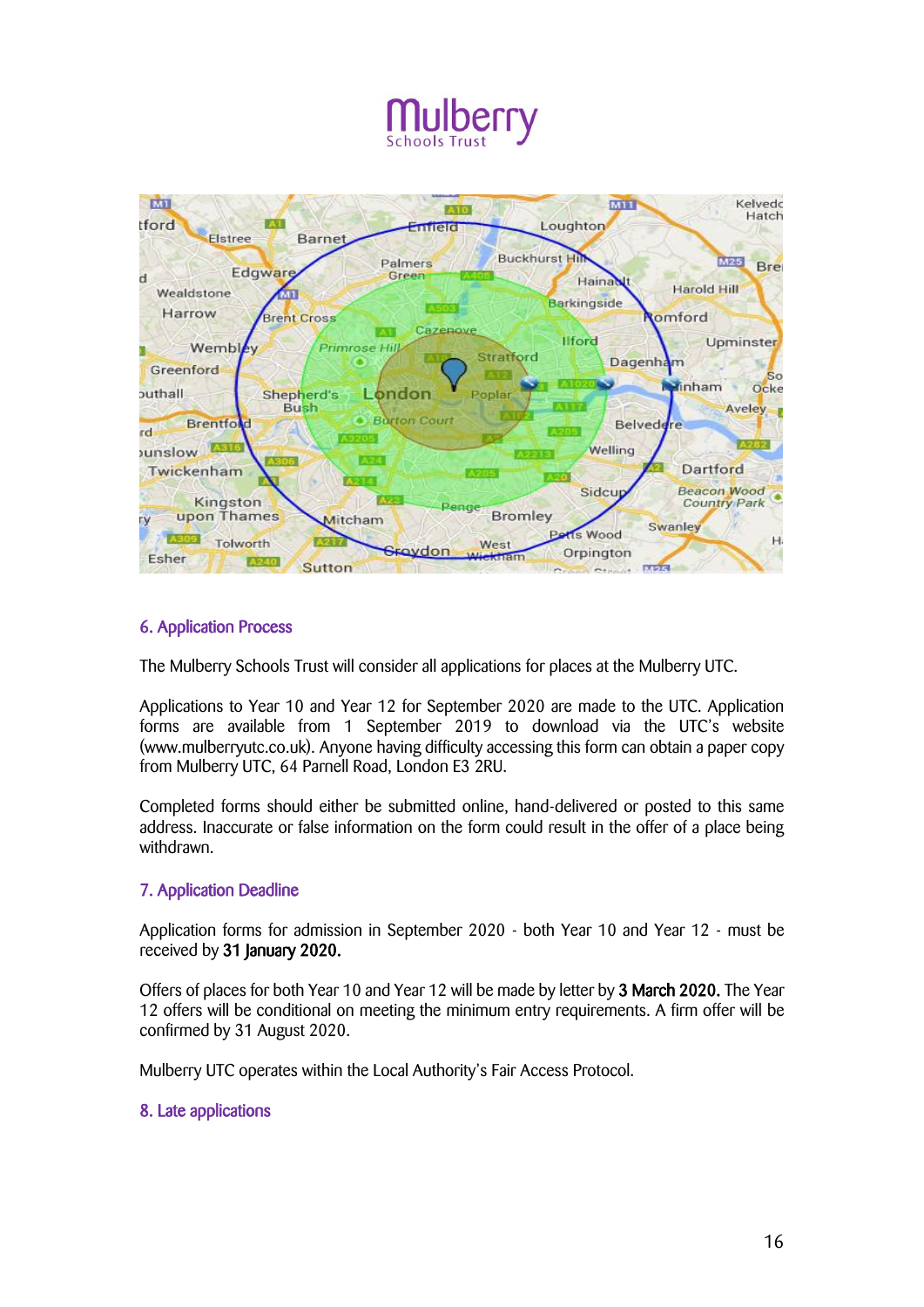

All applications received by the UTC after the above deadlines will be considered to be late applications. Late applications will be considered after all those received on time, using the same over-subscription criteria if necessary.

#### 9. Waiting lists

If the UTC is oversubscribed, applicants not offered a place at the UTC will be placed on the waiting list. Children's position on the waiting list will be determined solely by the oversubscription criteria. Where places become vacant they will be allocated in accordance with the criteria. The waiting list will be reordered in accordance with the oversubscription criteria whenever anyone is added to or leaves the waiting list. The waiting lists for Year 10 and Year 12 are held by Mulberry UTC. Both will be maintained until the end of the first term after the start of the school year. Students or parents may request that their child is removed from the waiting list at any time.

#### 10. Admission of children outside their normal age group

Parents may request that their child is admitted outside their normal age group. When such a request is made, the Mulberry Schools Trust will make a decision on the basis of the circumstances of the case and in the best interests of the child concerned, taking into account the views of the Principal and any supporting evidence provided by the parent.

The process for requesting such an admission is through the normal application route. The application form should be accompanied by a letter setting out the reasons for seeking admission outside the normal age group.

#### 11. The appeals process

Unsuccessful applicants to Year 10 and Year 12 will have a right to appeal to an Independent Appeals Panel. Applicants will be advised of this right when informed that their application is unsuccessful.

The Appeals Panel will follow the arrangements adopted for Tower Hamlets Schools, with panel members independent of Mulberry UTC in accordance with the Schools Admissions Appeals Code. This provides the right of an independent assessment of the school's decision.

The decision of the Independent Appeals Panel will be final.

Appeals against a decision not to offer a place in Year 10 or Year 12 must be submitted on the London Borough of Tower Hamlets Admission Appeals Form. Parents wishing to appeal can obtain an appeal form from: Pupil Admissions, Tower Hamlets Local Authority, Town Hall, Mulberry Place, 5 Clove Crescent, London E14 2BG or school.admissions@towerhamlets.gov.uk.

The form should be sent to the Mulberry UTC Appeals Panel at Mulberry UTC, 64 Parnell Road, London E3 2RU.

The appeal must be lodged within 20 school days of the date of the letter notifying that the application was unsuccessful and must include the grounds for the appeal.